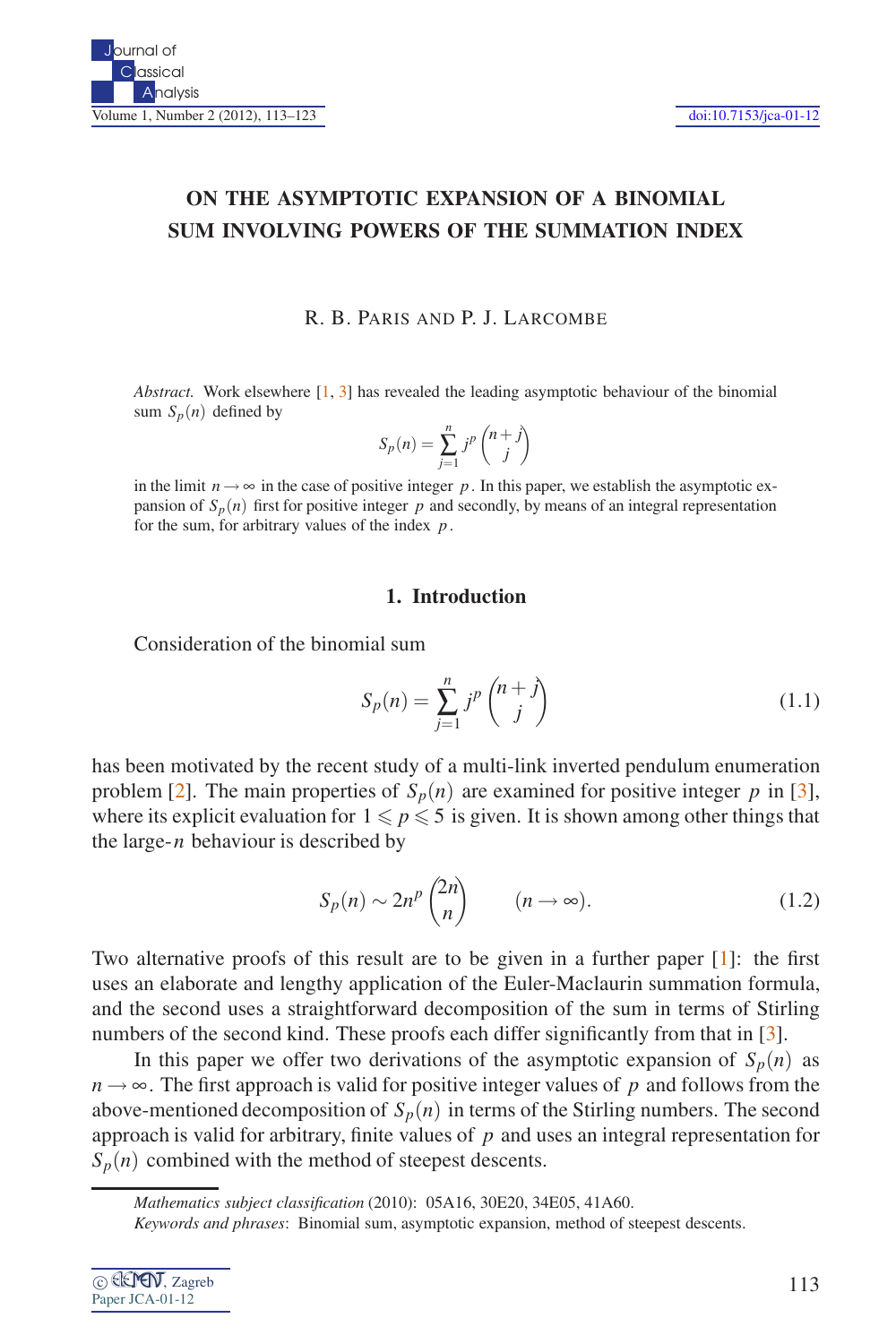## **2. The expansion for positive integer** *p*

<span id="page-1-3"></span>Let  $s(p, j)$  be the Stirling number of the second kind and  $[x]_j$  denote (with  $[x]_0 =$ 1) the usual falling factorial function  $[x]_i = x(x-1)\cdots(x-j+1)$ . In the second proof in [\[1\]](#page-10-0) it is established that

$$
S_p(n) = \binom{2n}{n} \{2n^p - F(n, p)\},\tag{2.1}
$$

where, with  $\alpha_j(p) = (2j+1)\mathbf{s}(p, j)$  and  $g(n; j) = [n]_j/(n+j+1)$ ,

$$
F(n,p) = \sum_{j=0}^{p} \alpha_j(p)g(n;j).
$$
 (2.2)

Note that for large *n* we have  $g(n; j) = O(n^{j-1})$ .

In order to generate a series expansion for  $S_p(n)$  it is necessary to extract terms within  $F(n, p)$  of  $O(n^{p-r})$  for  $r = 1, 2, 3, \ldots$ . Before doing this, we note the following values of the Stirling number

$$
s(p, p) = 1,
$$
  
\n
$$
s(p, p - 1) = p(p - 1)/2,
$$
  
\n
$$
s(p, p - 2) = p(p - 1)(p - 2)(3p - 5)/24
$$

and that

$$
g(n; p) = (n-1)(n-2)\cdots(n-p+1)\left\{1 - \frac{(p+1)}{n} + \frac{(p+1)^2}{n^2} - \frac{(p+1)^3}{n^3} + \cdots\right\}
$$
  
=  $A(n, p)B(n, p)$ , (2.3)

say, where  $A(n, p) = [n-1]_{p-1}$  is a polynomial of degree  $p-1$  and

$$
B(n, p) = \sum_{r=0}^{\infty} (-)^r (p+1)^r n^{-r}
$$

<span id="page-1-2"></span>is a power series (each in *n*).

It is immediate<sup>[1](#page-1-0)</sup> that  $[n^{p-1}]\{g(n; p)\} = 1$ , and so

$$
[n^{p-1}]\{F(n,p)\} = \alpha_p(p)[n^{p-1}]\{g(n;p)\} = \alpha_p(p) = 2p + 1.
$$
 (2.4)

To next order we have  $[n^{p-2}]\{g(n;p-1)\} = 1$  trivially, and construct  $[n^{p-2}]\{g(n;p)\}$ as

<span id="page-1-1"></span>
$$
[n^{p-2}]\{g(n;p)\} = [n^{p-1}]\{A(n,p)\} \cdot [n^{-1}]\{B(n,p)\} + [n^{p-2}]\{A(n,p)\} \cdot [n^0]\{B(n,p)\}
$$
  
= -(p+1) - p(p-1)/2  
= -(p<sup>2</sup> + p + 2)/2, (2.5)

<span id="page-1-0"></span><sup>1</sup>We employ the standard notation  $[x']\{f(x)\}\$  to denote the coefficient of  $x^r$  in the expansion of  $f(x)$ .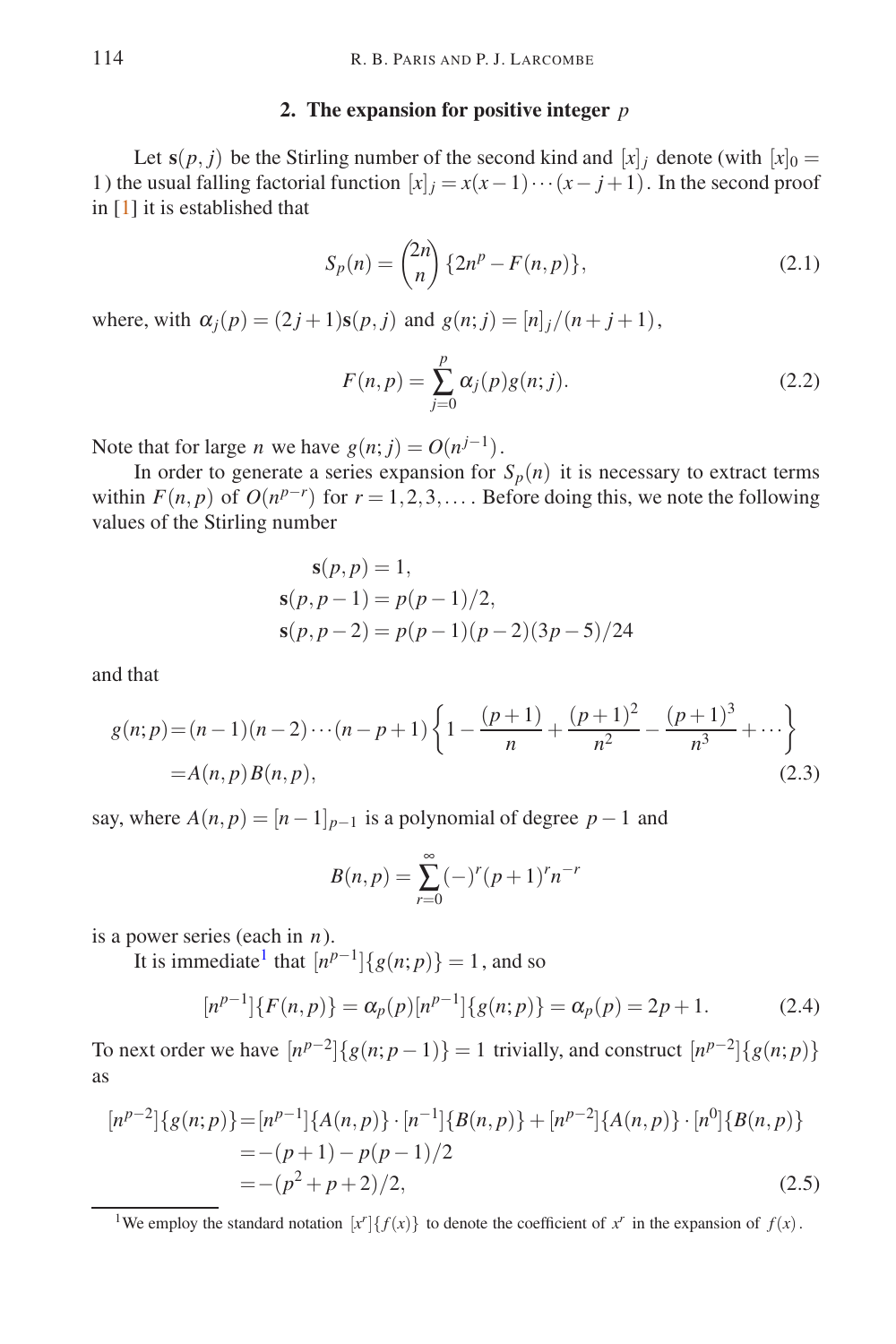<span id="page-2-0"></span>whence, with  $\alpha_{p-1}(p) = (2p-1)\mathbf{s}(p, p-1)$ ,

$$
[n^{p-2}] \{ F(n,p) \} = \alpha_{p-1}(p) [n^{p-2}] \{ g(n;p-1) \} + \alpha_p(p) [n^{p-2}] \{ g(n;p) \}
$$
  
=  $p(p-1)(2p-1)/2 - (2p+1)(p^2 + p + 2)/2$   
=  $-(3p^2 + 2p + 1).$  (2.6)

To obtain the  $O(n^{p-3})$  term, we first observe that  $[n^{p-3}]\{g(n;p-2)\}=1$  (again trivially). Then, directly from [\(2.5\)](#page-1-1),

$$
[n^{p-3}]\{g(n;p-1)\} = -[(p-1)^2 + (p-1) + 2]/2 = -(p^2 - p + 2)/2, \qquad (2.7)
$$

and this in turn gives

$$
[n^{p-3}]\{g(n;p)\} = [n^{p-1}]\{A(n,p)\} \cdot [n^{-2}]\{B(n,p)\} + [n^{p-2}]\{A(n,p)\} \cdot [n^{-1}]\{B(n,p)\} + [n^{p-3}]\{A(n,p)\} \cdot [n^0]\{B(n,p)\}
$$

$$
= (p+1)^2 + p(p-1)(p+1)/2 + p(p-1)(p-2)(3p-1)/24
$$

$$
= (3p^4 + 2p^3 + 33p^2 + 34p + 24)/24. \tag{2.8}
$$

With  $\alpha_{p-2}(p) = (2p-3)\mathbf{s}(p, p-2)$ , it then follows that

<span id="page-2-1"></span>
$$
[n^{p-3}] \{ F(n,p) \} = \alpha_{p-2}(p) [n^{p-3}] \{ g(n;p-2) \} + \alpha_{p-1}(p) [n^{p-3}] \{ g(n;p-1) \}
$$
  
+  $\alpha_p(p) [n^{p-3}] \{ g(n;p) \}$   
=  $p(p-1)(p-2)(2p-3)(3p-5)/24$   
-  $p(p-1)(2p-1)(p^2-p+2)/4$   
+  $(2p+1)(3p^4+2p^3+33p^2+34p+24)/24$   
=  $(26p^3+15p^2+25p+6)/6.$  (2.9)

Additional terms can be obtained by continuation of this procedure but this becomes increasingly laborious. From [\(2.4\)](#page-1-2), [\(2.6\)](#page-2-0) and [\(2.9\)](#page-2-1) we write

$$
F(n,p) = (2p+1)n^{p-1} - (3p^2 + 2p + 1)n^{p-2}
$$
  
+  $(26p^3 + 15p^2 + 25p + 6)n^{p-3}/6 + O(n^{p-4}) + \dots + O(1) + O(n^{-1}),$ 

so that  $(2.1)$  reads

<span id="page-2-2"></span>
$$
S_p(n) = 2n^p {2n \choose n} \left\{ 1 - \frac{(2p+1)}{2n} + \frac{(3p^2 + 2p + 1)}{2n^2} - \frac{(26p^3 + 15p^2 + 25p + 6)}{12n^3} + O(n^{-4}) + \dots + O(n^{-p-1}) \right\}.
$$
 (2.10)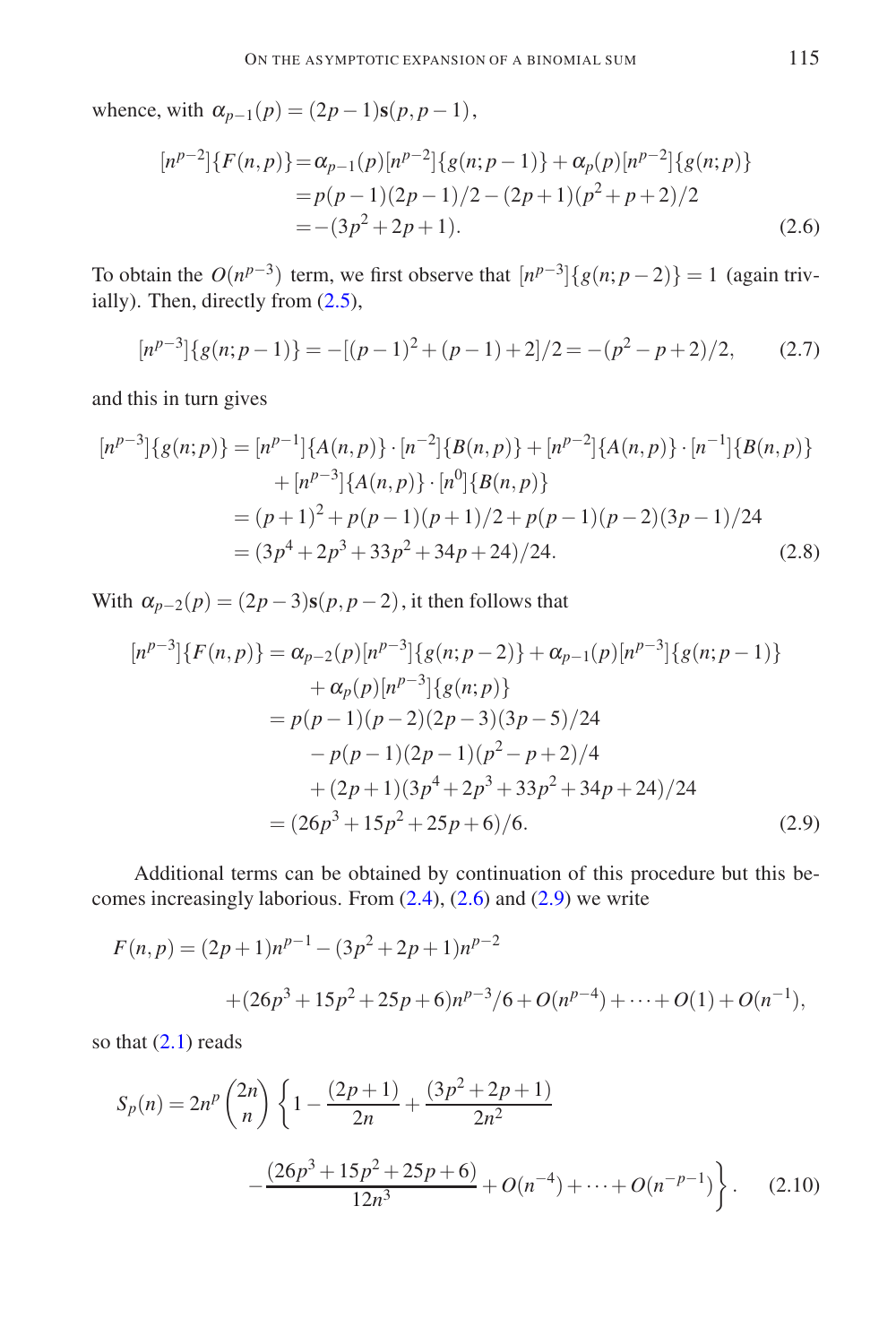Finally, we substitute into [\(2.10\)](#page-2-2) the known result

$$
{2n \choose n} \sim \frac{2^{2n}}{\sqrt{\pi n}} \left( 1 - \frac{1}{8n} + \frac{1}{128n^2} + \frac{5}{1024n^3} - \cdots \right) \qquad (n \to \infty)
$$

which, after a little algebra, then yields our desired expansion in the form

$$
S_p(n) \sim \frac{2^{2n+1}n^p}{\sqrt{\pi n}} \left\{ 1 - \frac{(8p+5)}{8n} + \frac{(192p^2 + 144p + 73)}{128n^2} - \frac{(6656p^3 + 4416p^2 + 6808p + 1725)}{3072n^3} + \cdots \right\}
$$
(2.11)

as  $n \rightarrow \infty$ .

We remark that this formulation has the decomposition  $(2.1)$  as its basis and so is necessarily restricted to positive integer values of the index *p*. The method has relied on the extraction of individual terms within the polynomial  $F(n, p)$  and combination with the asymptotic expansion for  $\binom{2n}{n}$ . Although some aspects of the procedure readily lend themselves to automation by computer algebra, it is required – in accordance with the number of terms in the expansion of  $S_p(n)$  sought – to have ever more complicated closed-form expressions for the Stirling numbers  $s(p, p - r)$  with  $r \geq 3$ .

## **3. The expansion for general values of** *p*

The aim in this section is to derive the asymptotic expansion of  $S_p(n)$  for arbitrary (finite) index  $p$ . The analysis is presented for real  $p$  (positive or negative), but is easily extended to complex values of *p*. We employ the integral representation

$$
\frac{\Gamma(n+j+1)}{\Gamma(j+1)n!} = \frac{1}{2\pi i} \int_0^{(1+)} \frac{t^{n+j}}{(t-1)^{n+1}} dt,
$$

<span id="page-3-1"></span>where the integration path is a loop in the positive sense surrounding the point  $t = 1$ . This result is easily established by consideration of the residue of the integrand at the pole  $t = 1$ . Then, from  $(1.1)$ , we find

$$
S_p(n) = \frac{1}{2\pi i} \int_0^{(1+)} \frac{t^n}{(t-1)^{n+1}} \sum_{j=1}^n j^p t^j dt
$$
  
= 
$$
\frac{n^p}{2\pi i} \int_0^{(1+)} \frac{t^{2n}}{(t-1)^{n+1}} \sum_{k=0}^{n-1} t^{-k} \left(1 - \frac{k}{n}\right)^p dt.
$$
 (3.1)

<span id="page-3-2"></span>If we introduce the phase function  $\psi(t)$  and the amplitude function  $F(t)$  by

$$
\Psi(t) = 2\log t - \log(t - 1), \qquad F(t) = \sum_{k=0}^{n-1} t^{-k} \left(1 - \frac{k}{n}\right)^p, \tag{3.2}
$$

<span id="page-3-0"></span>then we can write

$$
S_p(n) = \frac{n^p}{2\pi i} \int_0^{(1+)} \frac{e^{n\psi(t)}}{t-1} F(t) dt.
$$
 (3.3)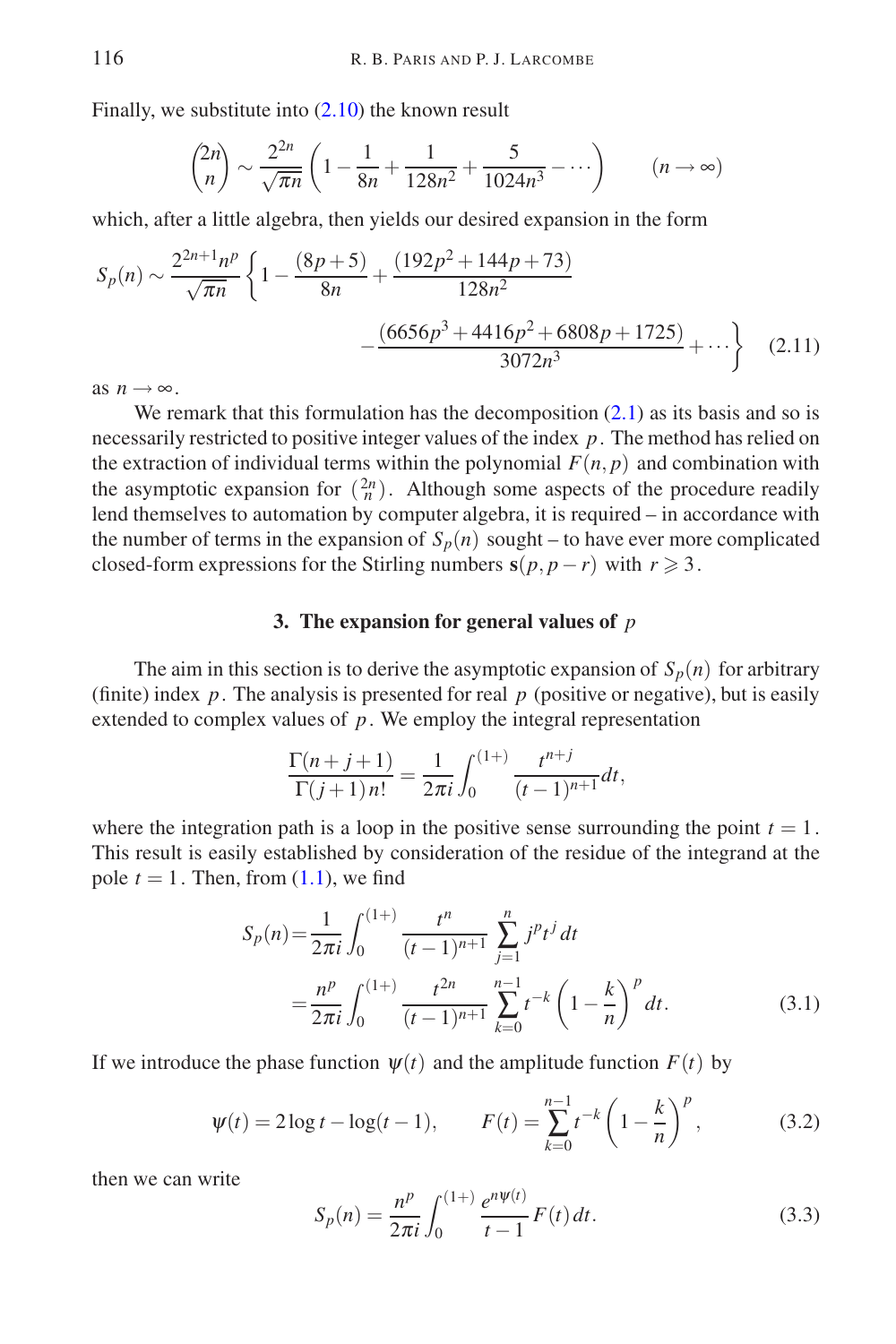The exponential factor in the integrand in  $(3.3)$  has a simple saddle point at  $t = 2$ (where  $\psi'(t) = 0$ ). The steepest descent path through the saddle point is given by Im  $\Psi(t) = 0$ , or (with  $t = x + iy$ )

$$
2\arctan\left(\frac{y}{x}\right) = \arctan\left(\frac{y}{x-1}\right).
$$

This is readily shown to be the path  $(x-1)^2 + y^2 = 1$  and so is a circle of unit radius centred at  $t = 1$ . Let the integration path be as shown in Fig. 1. This path consists of part of the imaginary axis  $AA'$  between  $\pm i$ , the horizontal segments  $AB$  and  $A'B'$ connecting  $\pm i$  to  $1 \pm i$ , respectively, together with the semi-circle C passing through the saddle and the points  $1 \pm i$  (part of the steepest descent path).



Figure 1: The integration path in the *t*-plane. The saddle point is at  $t = 2$ .

Let us denote the contributions to the first integral in  $(3.1)$  from the different portions of the path by  $I_{AA'}$ ,  $I_{AB}$ ,  $I_{A'B'}$  and  $I_C$ . On the path  $AA'$ , we put  $t = iu$ ,  $-1 \le u \le 1$ to find

$$
|I_{AA'}| = \left| \int_{-i}^{i} \left( \frac{t}{t-1} \right)^n \sum_{j=1}^{n} j^p t^j \frac{dt}{t-1} \right| \leq 2 \int_{0}^{1} \left( \frac{u}{\sqrt{1+u^2}} \right)^n \sum_{j=1}^{n} j^p u^j \frac{du}{\sqrt{1+u^2}}
$$
  

$$
\leq 2^{1-\frac{1}{2}n} \sum_{j=1}^{n} j^p \int_{0}^{1} u^j du \leq 2^{1-\frac{1}{2}n} \sum_{j=1}^{n} j^{p-1} \leq 2^{1-\frac{1}{2}n} n^{\delta},
$$

where  $\delta = p$  ( $p > 1$ ),  $\delta = 1$  ( $p \le 1$ ). Similarly, on the path *AB* we put  $t = i + u$ ,  $0 \leq u \leq 1$  to find

$$
|I_{AB}| = \left| \int_{i}^{1+i} \left( \frac{t}{t-1} \right)^n \sum_{j=1}^n j^p t^j \frac{dt}{t-1} \right| \leq \int_0^1 \left( \frac{\sqrt{1+u^2}}{\sqrt{1+(1-u)^2}} \right)^n \sum_{j=1}^n \frac{j^p (1+u^2)^{j/2}}{\sqrt{1+(1-u)^2}} du
$$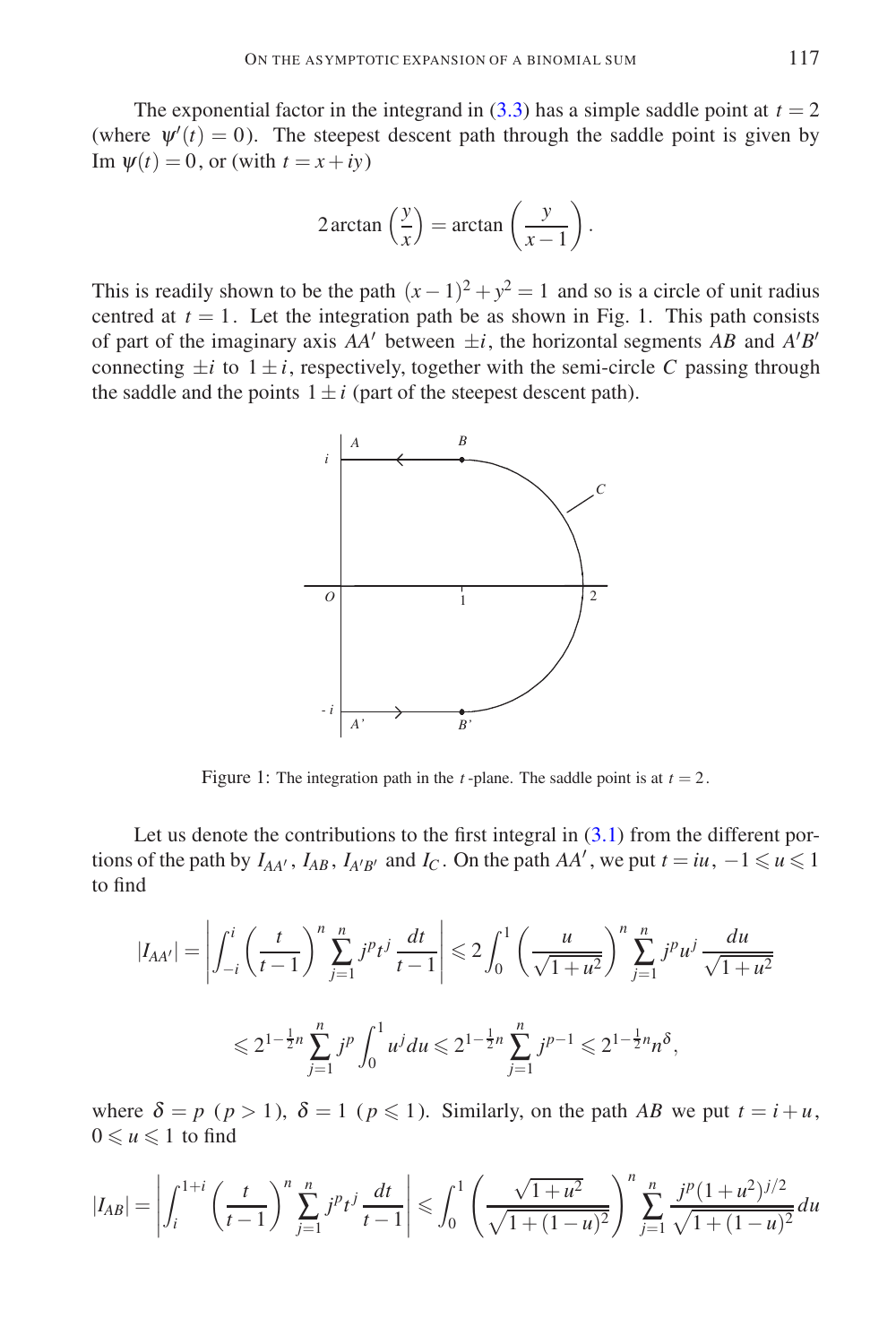$$
\leq 2^{\frac{1}{2}n} \sum_{j=1}^{n} j^{p} \int_{0}^{1} (1+u^{2})^{j/2} du \leq 2^{\frac{1}{2}n} \sum_{j=1}^{n} j^{p} \int_{0}^{1} (1+u)^{j/2} du
$$
  

$$
\leq 2^{\frac{1}{2}n} \sum_{j=1}^{n} j^{p-1} 2^{\frac{1}{2}j+2} \leq 2^{n+2} \sum_{j=1}^{n} j^{p-1} \leq 2^{n+2} n^{\delta}.
$$

A similar estimate applies for the path  $A'B'$ . As the saddle point contribution is  $O(e^{n\psi(2)})$  $= O(2^{2n})$  as  $n \to \infty$ , it is seen that the contributions from the rectilinear parts of the integration path are subdominant in this limit, and hence that the dominant contribution to  $S_p(n)$  arises from the path *C* through the saddle point.

<span id="page-5-1"></span>We now consider the contribution

$$
I_C = \frac{n^p}{2\pi i} \int_C \frac{e^{n\psi(t)}}{t - 1} F(t) dt,
$$
\n(3.4)

where on the path *C* we have uniformly  $|t| > 1$ . In order to deal with  $F(t)$  we shall require the following lemma.

<span id="page-5-0"></span>LEMMA 1. Let  $\Theta \equiv td/dt$  and  $\sigma = t/(t-1)$ . Then, for  $|t| > 1$  and non-negative *integer r, we have*

$$
\sum_{k=0}^{n-1} k^{r} t^{-k} = (-)^{r} \Theta^{r} \sigma + O(n^{r} t^{-n})
$$
\n(3.5)

 $as n \rightarrow \infty$ .

*Proof.* We first observe, by differentiation of the geometric series, that  $\sum_{k=0}^{\infty} k^r t^{-k} =$  $(-)$ <sup>*r*</sup> $\Theta$ <sup>*r*</sup> $\sigma$  when  $|t| > 1$ . Then, since  $|t| > 1$ ,

$$
\sum_{k=0}^{n-1} k^{r} t^{-k} = \left(\sum_{k=0}^{\infty} - \sum_{k=n}^{\infty}\right) k^{r} t^{-k} = (-)^{r} \Theta^{r} \sigma - t^{-n} \sum_{j=0}^{\infty} (n+j)^{r} t^{-j},
$$

where

$$
t^{-n} \sum_{j=0}^{\infty} (n+j)^r t^{-j} = t^{-n} \sum_{k=0}^r {r \choose k} n^{r-k} \sum_{j=0}^{\infty} j^k t^{-j} = t^{-n} \sum_{k=0}^r (-)^k {r \choose k} n^{r-k} \Theta^k \sigma
$$
  
=  $t^{-n} (n - \Theta)^r \sigma$ .

It then follows that

$$
\sum_{k=0}^{n-1} k^r t^{-k} = (-)^r \Theta^r \sigma - t^{-n} (n - \Theta)^r \sigma = (-)^r \Theta^r \sigma + O(n^r t^{-n})
$$

as  $n \rightarrow \infty$ , thereby establishing the lemma.  $\Box$ 

Let *N* be a positive integer. Application of the binomial theorem to write  $F(t)$  in [\(3.2\)](#page-3-2) in the form

$$
F(t) = \sum_{j=0}^{\infty} \frac{(-)^j}{n^j} {p \choose j} \sum_{k=0}^{n-1} k^j t^{-k},
$$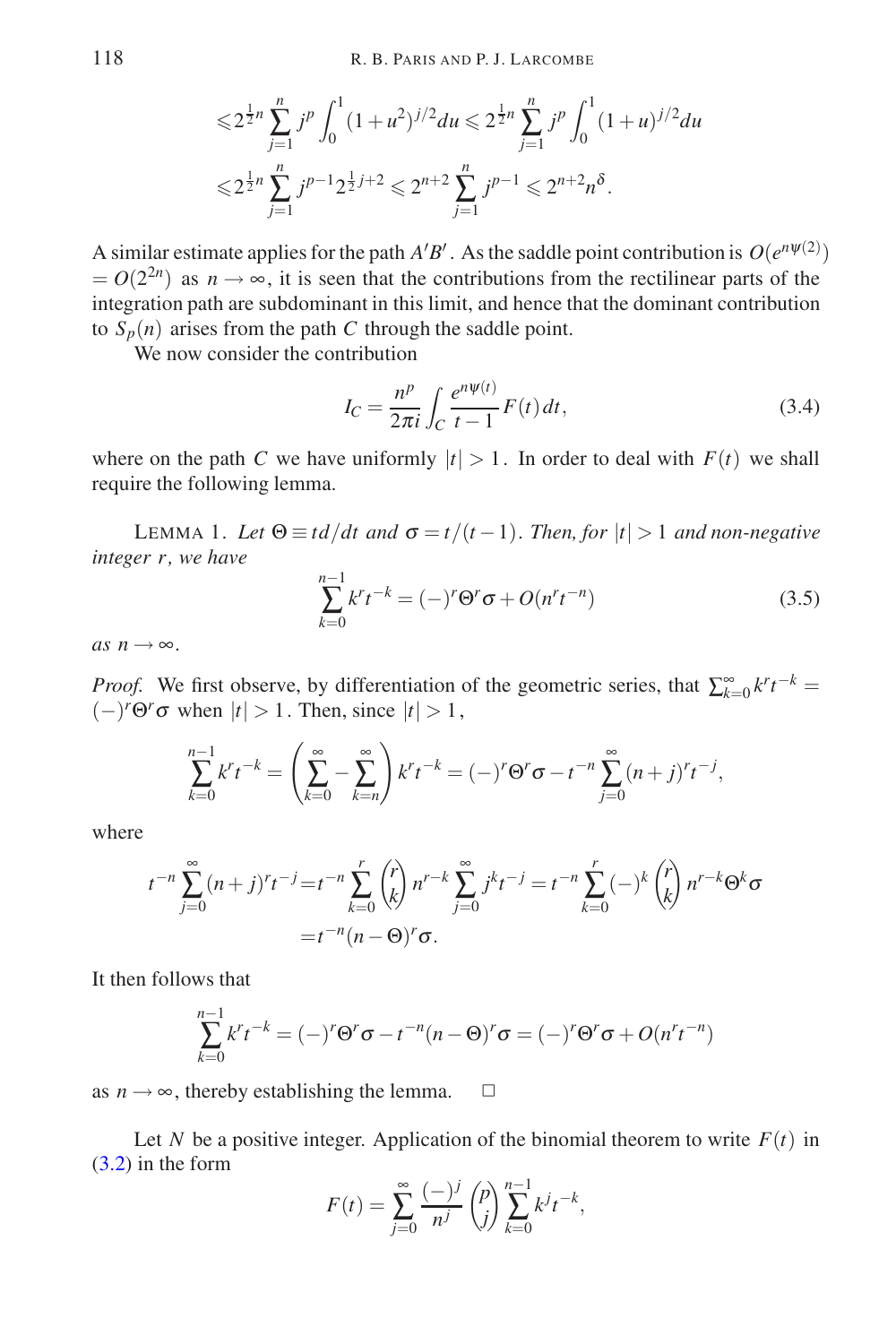shows that, provided  $|t| > 1$ ,

$$
F(t) = \sum_{j=0}^{N-1} \frac{(-)^j}{n^j} {p \choose j} \sum_{k=0}^{n-1} k^j t^{-k} + O(n^{-N}) \Theta^N \sigma = \sum_{j=0}^{N-1} {p \choose j} \frac{\Theta^j \sigma}{n^j} + O(t^{-n}) + O(n^{-N}) \Theta^N \sigma
$$

by  $(3.5)$ . Insertion of the above representation into  $(3.4)$  then yields

$$
I_C = n^p \left\{ \sum_{r=0}^{N-1} {p \choose r} \frac{J_r}{n^r} + R_N \right\},\,
$$

where

$$
J_r = \frac{1}{2\pi i} \int_C \frac{e^{n\psi(t)}}{t-1} \, \Theta^r \sigma \, dt
$$

and

$$
R_N = \frac{1}{2\pi i} \int_C \frac{e^{n\psi(t)}}{t-1} \{ O(t^{-n}) + \Theta^N \sigma O(n^{-N}) \} dt = J_N O(n^{-N})
$$

upon absorbing the exponentially subdominant contribution resulting from  $O(t^{-n})$  into the  $O(n^{-N})$  term.

The asymptotic expansion of the integrals  $J_r$  is discussed in the Appendix. From [\(A.5\)](#page-9-0), we have for positive integers *M<sup>r</sup>*

$$
J_r = \frac{2^{2n+1}(-)^r}{\sqrt{\pi n}} \left\{ \sum_{j=0}^{M_r-1} \frac{(-)^j A_j^{(r)}}{n^j} + O(n^{-M_r}) \right\}
$$

<span id="page-6-0"></span>for large *n*, where the coefficients  $A_i^{(r)}$  $j_j^{(r)}$  for  $r + j \leq 5$  are given in Table [2.](#page-10-3) If we set the index  $M_r = N - r$  ( $0 \le r \le N - 1$ ), we obtain

$$
I_C = \frac{2^{2n+1}n^p}{\sqrt{\pi n}} \left\{ \sum_{r=0}^{N-1} \frac{(-)^r}{n^r} {p \choose r} \left\{ \sum_{j=0}^{N-r} \frac{(-)^j A_j^{(r)}}{n^j} + O(n^{-N+r}) \right\} + O(n^{-N}) \right\}
$$
  
= 
$$
\frac{2^{2n+1}n^p}{\sqrt{\pi n}} \left\{ \sum_{k=0}^{N-1} \frac{(-)^k}{n^k} \sum_{r=0}^k {p \choose r} A_{k-r}^{(r)} + O(n^{-N}) \right\}
$$
(3.6)

upon setting  $k = r + j$  and summing the double sum diagonally.

<span id="page-6-1"></span>Then, from [\(3.4\)](#page-5-1) and [\(3.6\)](#page-6-0), the dominant contribution to  $S_p(n)$  takes the form

$$
S_p(n) \sim \frac{2^{2n+1}n^p}{\sqrt{\pi n}} \sum_{k=0}^{\infty} \frac{(-)^k c_k}{n^k} \qquad (n \to \infty)
$$
 (3.7)

valid for arbitrary, finite values of  $p$ , where the coefficients  $c_k$  are defined by

$$
c_k = \sum_{r=0}^k {p \choose r} A_{k-r}^{(r)}.
$$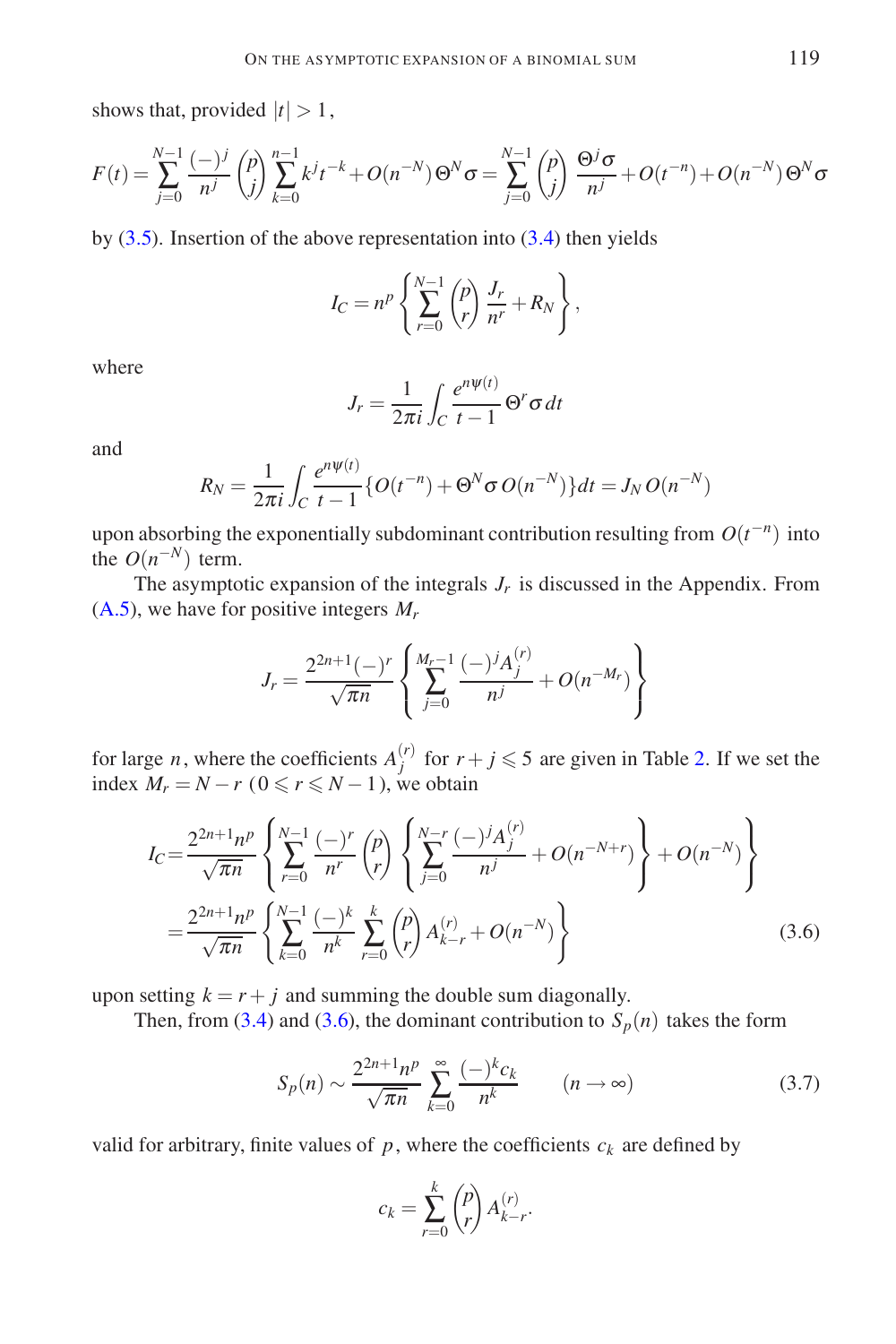Use of the values of the coefficients  $A_i^{(r)}$  $j_j^{(r)}$  in Table [2](#page-10-3) shows that the  $c_k$  for  $k \leq 5$  have the values

$$
c_0 = 1, \quad c_1 = \frac{1}{8}(8p+5), \quad c_2 = \frac{1}{128}(192p^2 + 144p + 73),
$$
  
\n
$$
c_3 = \frac{1}{3072}(6656p^3 + 4416p^2 + 6808p + 1725),
$$
  
\n
$$
c_4 = \frac{1}{32768}(102400p^4 + 30720p^3 + 214400p^2 + 52320p + 18459),
$$
  
\n
$$
c_5 = \frac{1}{3932160}(17727488p^5 - 6082560p^4 + 70517760p^3 - 5950080p^2 + 21964072p + 2222325).
$$

It is seen that the coefficients up to and including  $c_3$  agree with those obtained in Section 2 valid for positive integer  $p$ . We note the presence of negative terms in the coefficient  $c_5$ .

We present the results of numerical calculations. In Table [1](#page-7-0) we show the absolute value of the relative error in the computation of the sum  $S_p(n)$  by means of the asymptotic expansion  $(3.7)$  for different values of *n*, *p* and truncation index *j*. In each case the value of  $n$  has been chosen so that the optimal truncation point of the asymptotic series in  $(3.7)$  corresponds to  $j > 5$ . Consequently, the relative error progressively decreases with each increment in the truncation index, thereby confirming the validity of the asymptotic series [\(3.7\)](#page-6-1).

|                | $n = 50$               |                        | $n = 100$               |                         |  |
|----------------|------------------------|------------------------|-------------------------|-------------------------|--|
|                | $p = -\frac{1}{2}$     | $p = \frac{3}{2}$      | $p = \frac{1}{2}$       | $p = \frac{3}{4}$       |  |
|                | $2.348 \times 10^{-3}$ | $4.205 \times 10^{-2}$ | $1.123 \times 10^{-2}$  | $1.371 \times 10^{-2}$  |  |
|                | $1.574 \times 10^{-4}$ | $2.233 \times 10^{-3}$ | $1.502 \times 10^{-4}$  | $2.249 \times 10^{-4}$  |  |
|                | $3.928 \times 10^{-6}$ | $1.145 \times 10^{-4}$ | $2.293 \times 10^{-6}$  | $3.932 \times 10^{-6}$  |  |
|                | $2.550 \times 10^{-7}$ | $5.819 \times 10^{-6}$ | $3.294 \times 10^{-8}$  | $6.799 \times 10^{-8}$  |  |
| $\overline{4}$ | $1.786 \times 10^{-8}$ | $2.936 \times 10^{-7}$ | $5.256 \times 10^{-10}$ | $1.201 \times 10^{-9}$  |  |
| 5              | $1.544 \times 10^{-9}$ | $1.477 \times 10^{-8}$ | $6.841 \times 10^{-12}$ | $2.061 \times 10^{-11}$ |  |

<span id="page-7-0"></span>Table 1: The relative error in the computation of  $S_p(n)$  by [\(3.7\)](#page-6-1) for different truncation index *j*.

#### **4. Concluding remarks**

We have presented two methods to generate an asymptotic expansion for the sum  $S_p(n)$  in [\(1.1\)](#page-0-0) for large *n*, completing an examination of properties of the sum discussed elsewhere. The first method is valid for positive integer *p* and relies on a decomposition of  $S_p(n)$  in terms of the Stirling numbers of the second kind. The second method is valid for arbitrary *p* and is based on an integral representation combined with an application of the method of steepest descents.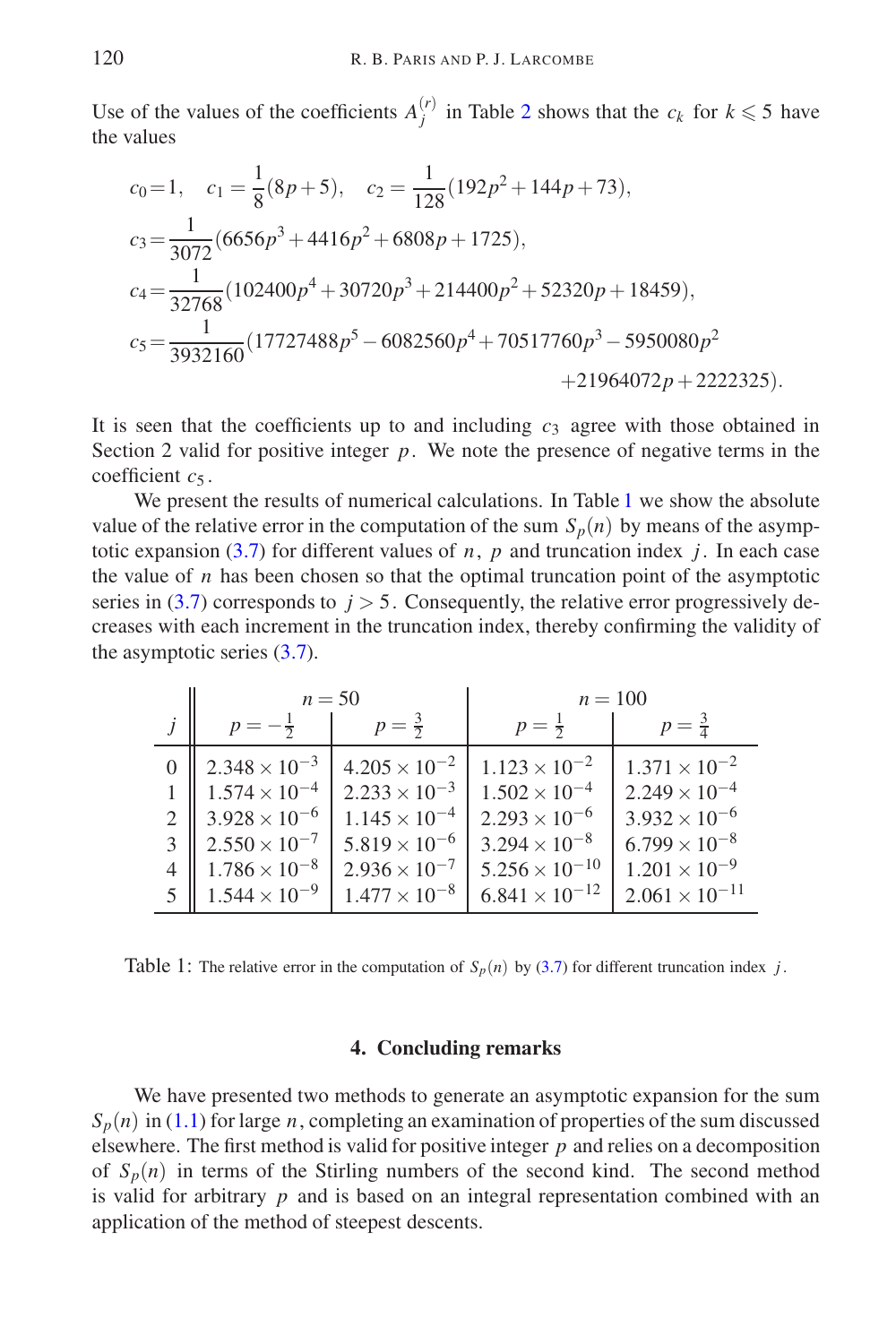When  $p = 0$ , we have the well-known result  $[4, p, 619]$ 

$$
S_0(n) + 1 = \sum_{j=0}^n \binom{n+j}{j} = \binom{2n+1}{n} = \frac{2^{2n+1}}{\sqrt{\pi}} \frac{\Gamma(n+\frac{3}{2})}{\Gamma(n+2)}.
$$

By means of the expansion of the ratio of two gamma functions [\[5,](#page-10-5) p. 119], [\[6,](#page-10-6) p. 50] this produces the large-*n* expansion

$$
S_0(n) \sim \frac{2^{2n+1}}{\sqrt{\pi n}} \left\{ 1 - \frac{5}{8n} + \frac{73}{128n^2} - \frac{575}{1024n^3} + \frac{18459}{32768n^4} - \frac{148155}{262144n^5} + \cdots \right\}.
$$

This is seen to be in agreement with  $(3.7)$  when the coefficients  $c_k$  are evaluated at  $p = 0$ .

## **Appendix A: The expansion of the integrals** *J<sup>r</sup>*

<span id="page-8-0"></span>We consider the asymptotic expansion of the integrals

$$
J_r = \frac{1}{2\pi i} \int_C \frac{e^{n\psi(t)}}{t-1} \Theta^r \sigma \, dt \qquad (r = 0, 1, 2, \ldots)
$$
 (A.1)

for  $n \to \infty$ , where  $\psi(t)$  is defined in [\(3.2\)](#page-3-2), *C* is the semi-circular path described in Section 3 that passes through the saddle point  $t = 2$ ,  $\Theta \equiv td/dt$  and  $\sigma = t/(t-1)$ . Routine calculations show that

$$
\Theta^r \sigma = \frac{(-)^r t q_r(t)}{(t-1)^{r+1}},
$$

where

$$
q_0(t) = q_1(t) = 1, \ q_2(t) = t + 1, \ q_3(t) = t^2 + 4t + 1,
$$
  

$$
q_4(t) = t^3 + 11t^2 + 11t + 1, \ q_5(t) = t^4 + 26t^3 + 66t^2 + 26t + 1,...
$$

We now make the change of variable  $t \mapsto \tau$  in [\(A.1\)](#page-8-0) given by

$$
-\tau^2 = \psi(t) - 2\log 2 = \frac{(t-2)^2}{4} - \frac{(t-2)^3}{4} + \frac{7(t-2)^4}{32} + \dots,
$$

so that the point  $t = 2$  corresponds to  $\tau = 0$ . Straightforward differentiation gives

$$
\frac{dt}{d\tau} = -\frac{2\tau t(t-1)}{t-2}
$$

<span id="page-8-1"></span>and inversion of the above series yields

$$
t - 2 = 2i\tau - 2\tau^2 - \frac{3}{2}i\tau^3 + \tau^4 + \frac{29i\tau^5}{48} - \frac{\tau^6}{3} - \frac{11i\tau^7}{64} + \dots
$$
 (A.2)

<span id="page-8-2"></span>Then, since the endpoints of *C* at  $t = 1 \pm i$  correspond to  $\tau = \tau_0 = \pm (\log 2)^{1/2}$ , we find

$$
J_r = \frac{2^{2n}}{2\pi i} \int_{-\tau_0}^{\tau_0} \frac{e^{-n\tau^2}}{t-1} \Theta^r \sigma \frac{dt}{d\tau} d\tau = \frac{2^{2n+1}}{\pi} \int_{-\tau_0}^{\tau_0} e^{-n\tau^2} Q_r(\tau) d\tau,
$$
 (A.3)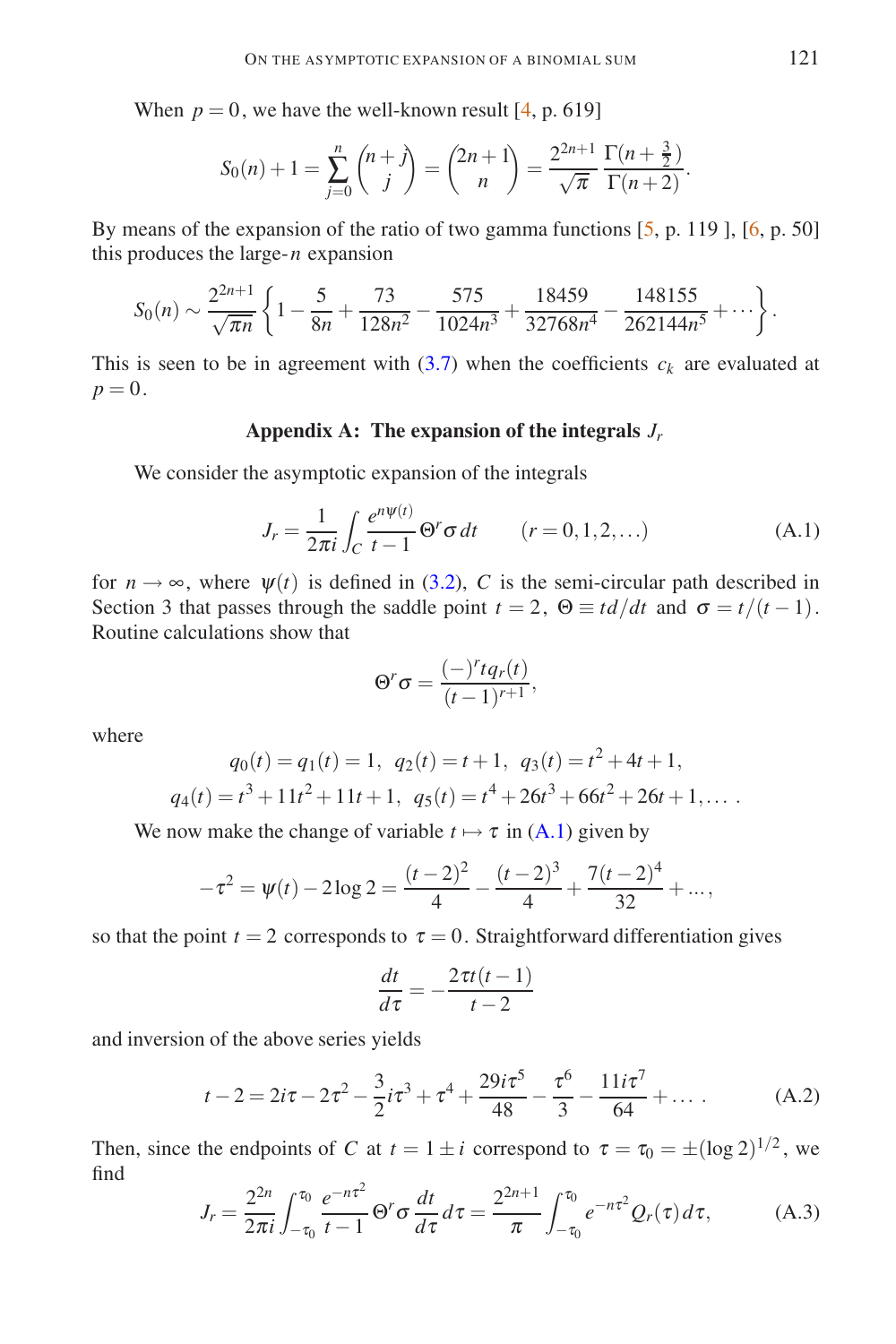<span id="page-9-2"></span>where

$$
Q_r(\tau) = \frac{(-)^r i \tau t^2 q_r(t)}{2(t-2)(t-1)^{r+1}}.
$$
\n(A.4)

We present only the calculation of the expansion of  $J_0$ , the details for  $J_r$  with  $r = 1, 2, \ldots$  being similar. With the help of *Mathematica* and  $(A.2)$ , we obtain the expansion of  $Q_0(\tau)$  in powers of  $\tau$  given by<sup>[2](#page-9-1)</sup>

$$
Q_0(\tau) = \frac{i\tau t^2}{2(t-1)(t-2)} \stackrel{e}{=} \sum_{k=0}^{\infty} (-)^k a_k \tau^{2k},
$$

where

$$
a_0 = 1
$$
,  $a_1 = \frac{5}{4}$ ,  $a_2 = \frac{73}{96}$ ,  $a_3 = \frac{115}{384}$ ,  $a_4 = \frac{879}{10240}$ ,  $a_5 = \frac{1411}{73728}$ ,...

The limits of integration in  $(A.3)$  may be extended to  $\pm \infty$  (thereby describing the full steepest descent path in the *t* -plane) with the introduction of an exponentially small error of  $O(2^{-n})$ . Neglecting exponentially small terms, we then obtain

$$
J_0 \simeq \frac{2^{2n+1}}{\pi} \int_{-\infty}^{\infty} e^{-n\tau^2} Q_0(\tau) d\tau \sim \frac{2^{2n+1}}{\sqrt{\pi n}} \sum_{k=0}^{\infty} \frac{(-)^k a_k \Gamma(k+\frac{1}{2})}{n^k \Gamma(\frac{1}{2})} \qquad (n \to \infty)
$$

upon straightforward evaluation of the integrals in terms of the gamma function.

By means of similar calculations the expansions of  $Q_r(\tau)$  for  $1 \le r \le 5$  are found to be

$$
Q_1(\tau) = 1 - \frac{21}{4}\tau^2 + \frac{745}{96}\tau^4 - \frac{833}{128}\tau^6 + \frac{38959}{10240}\tau^8 - \dots,
$$
  
\n
$$
Q_2(\tau) = 3 - \frac{127}{4}\tau^2 + \frac{2665}{32}\tau^4 - \frac{44681}{384}\tau^6 + \dots,
$$
  
\n
$$
Q_3(\tau) = 13 - \frac{945}{4}\tau^2 + \frac{93205}{96}\tau^4 - \dots,
$$
  
\n
$$
Q_4(\tau) = 75 - \frac{8359}{4}\tau^2 + \dots,
$$
  
\n
$$
Q_5(\tau) = 541 + O(\tau^2).
$$

<span id="page-9-0"></span>An analogous procedure then yields the desired expansion of *J<sup>r</sup>* in the form

$$
J_r \sim \frac{2^{2n+1}(-)^r}{\sqrt{\pi n}} \sum_{j=0}^{\infty} (-)^j A_j^{(r)} n^{-j}
$$
 (A.5)

as  $n \to \infty$ , where the coefficients  $A_j^{(r)}$ *f*<sup>(*r*</sup>) for  $r + j \le 5$  are listed in Table [2.](#page-10-3) From [\(A.2\)](#page-8-1) and [\(A.4\)](#page-9-2), it is seen that  $A_0^{(r)} = Q_r(0) = q_r(2)$ .

<span id="page-9-1"></span><sup>&</sup>lt;sup>2</sup>We use the symbol  $\stackrel{e}{=}$  to indicate that only *even* powers of  $\tau$  are included. The terms involving odd powers of  $\tau$  do not enter into our calculations and so are not shown.